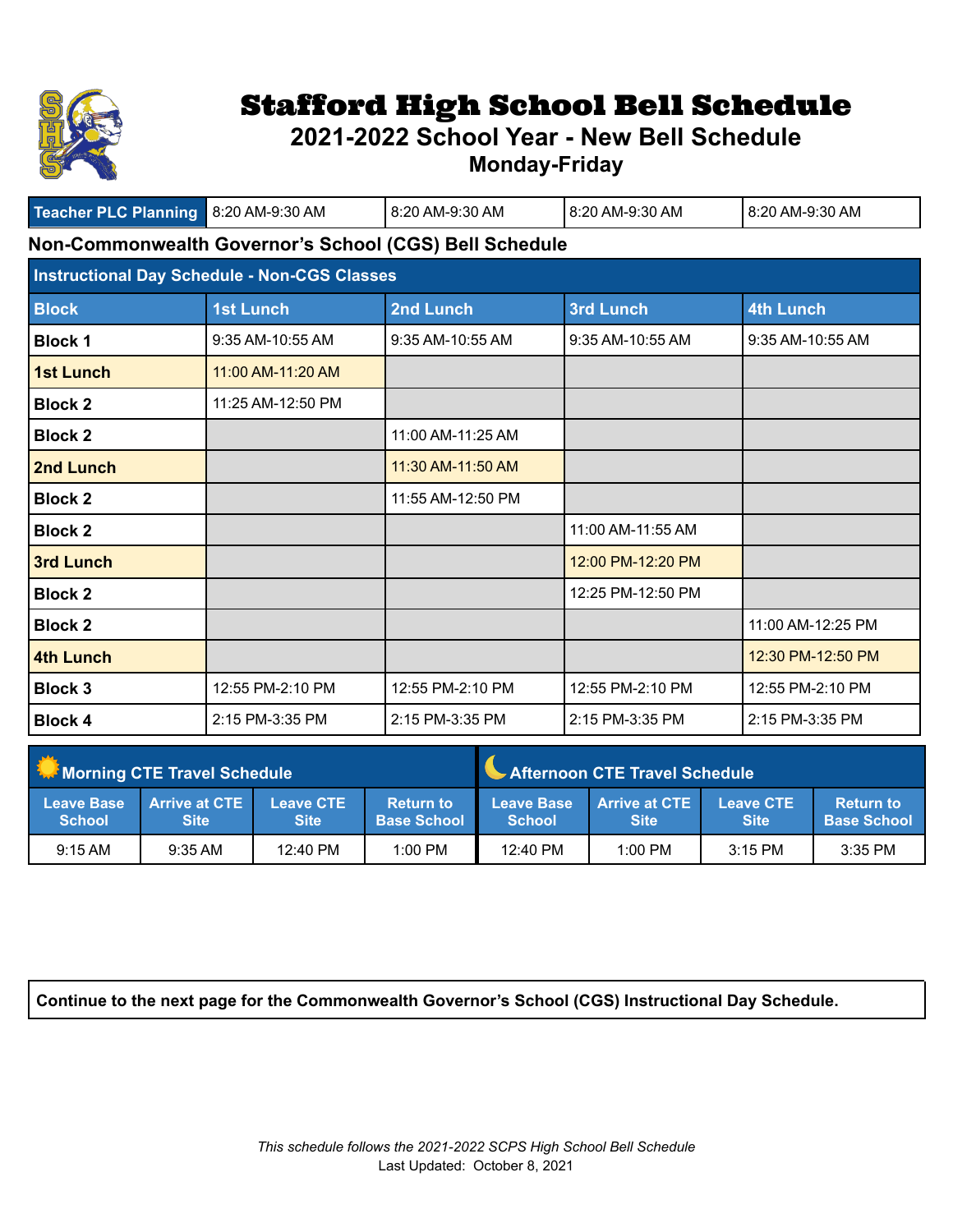## **Commonwealth Governor's School (CGS) Bell Schedules (Pages 2 and 3)**

| Commonwealth Governor's School (CGS) Instructional Day Schedule for Grade 11 and 12 |                                                                    |                   |                   |                   |  |
|-------------------------------------------------------------------------------------|--------------------------------------------------------------------|-------------------|-------------------|-------------------|--|
| <b>Block</b>                                                                        | <b>1st Lunch</b>                                                   | 2nd Lunch         | <b>3rd Lunch</b>  | <b>4th Lunch</b>  |  |
| <b>Block 0</b>                                                                      | 8:20 AM-9:30 AM                                                    | 8:20 AM-9:30 AM   | 8:20 AM-9:30 AM   | 8:20 AM-9:30 AM   |  |
|                                                                                     | Breakfast will be offered to CGS students between 7:55 AM-8:15 AM. |                   |                   |                   |  |
| <b>Block 1</b>                                                                      | 9:35 AM-10:45 AM                                                   | 9:35 AM-10:45 AM  | 9:35 AM-10:45 AM  | 9:35 AM-10:45 AM  |  |
| <b>1st Lunch</b>                                                                    | 11:00 AM-11:20 AM                                                  |                   |                   |                   |  |
| <b>Block 2</b>                                                                      | 11:25 AM-12:50 PM                                                  |                   |                   |                   |  |
| <b>Block 2</b>                                                                      |                                                                    | 11:00 AM-11:25 AM |                   |                   |  |
| 2nd Lunch                                                                           |                                                                    | 11:30 AM-11:50 AM |                   |                   |  |
| <b>Block 2</b>                                                                      |                                                                    | 11:55 AM-12:50 PM |                   |                   |  |
| <b>Block 2</b>                                                                      |                                                                    |                   | 11:00 AM-11:55 AM |                   |  |
| <b>3rd Lunch</b>                                                                    |                                                                    |                   | 12:00 PM-12:20 PM |                   |  |
| <b>Block 2</b>                                                                      |                                                                    |                   | 12:25 PM-12:50 PM |                   |  |
| <b>Block 2</b>                                                                      |                                                                    |                   |                   | 11:00 AM-12:25 PM |  |
| <b>4th Lunch</b>                                                                    |                                                                    |                   |                   | 12:30 PM-12:50 PM |  |
| <b>Block 3</b>                                                                      | 12:55 PM-2:10 PM                                                   | 12:55 PM-2:10 PM  | 12:55 PM-2:10 PM  | 12:55 PM-2:10 PM  |  |
| <b>Block 4</b>                                                                      | 2:15 PM-3:35 PM                                                    | 2:15 PM-3:35 PM   | 2:15 PM-3:35 PM   | 2:15 PM-3:35 PM   |  |
| Block 4 classes are optional for CGS students in Grades 11-12.                      |                                                                    |                   |                   |                   |  |

| Grade 11 and 12 Commonwealth Governor's School (CGS) Travel Schedule |                       |                              |  |  |
|----------------------------------------------------------------------|-----------------------|------------------------------|--|--|
| <b>Arrive at CGS Site</b>                                            | <b>Leave CGS Site</b> | <b>Return to Base School</b> |  |  |
| 7:55 AM                                                              | 10:50 AM              | $11:10$ AM                   |  |  |

**Continue to the next page for the Grade 9 and 10 Commonwealth Governor's School (CGS) Instructional Day Schedule.**